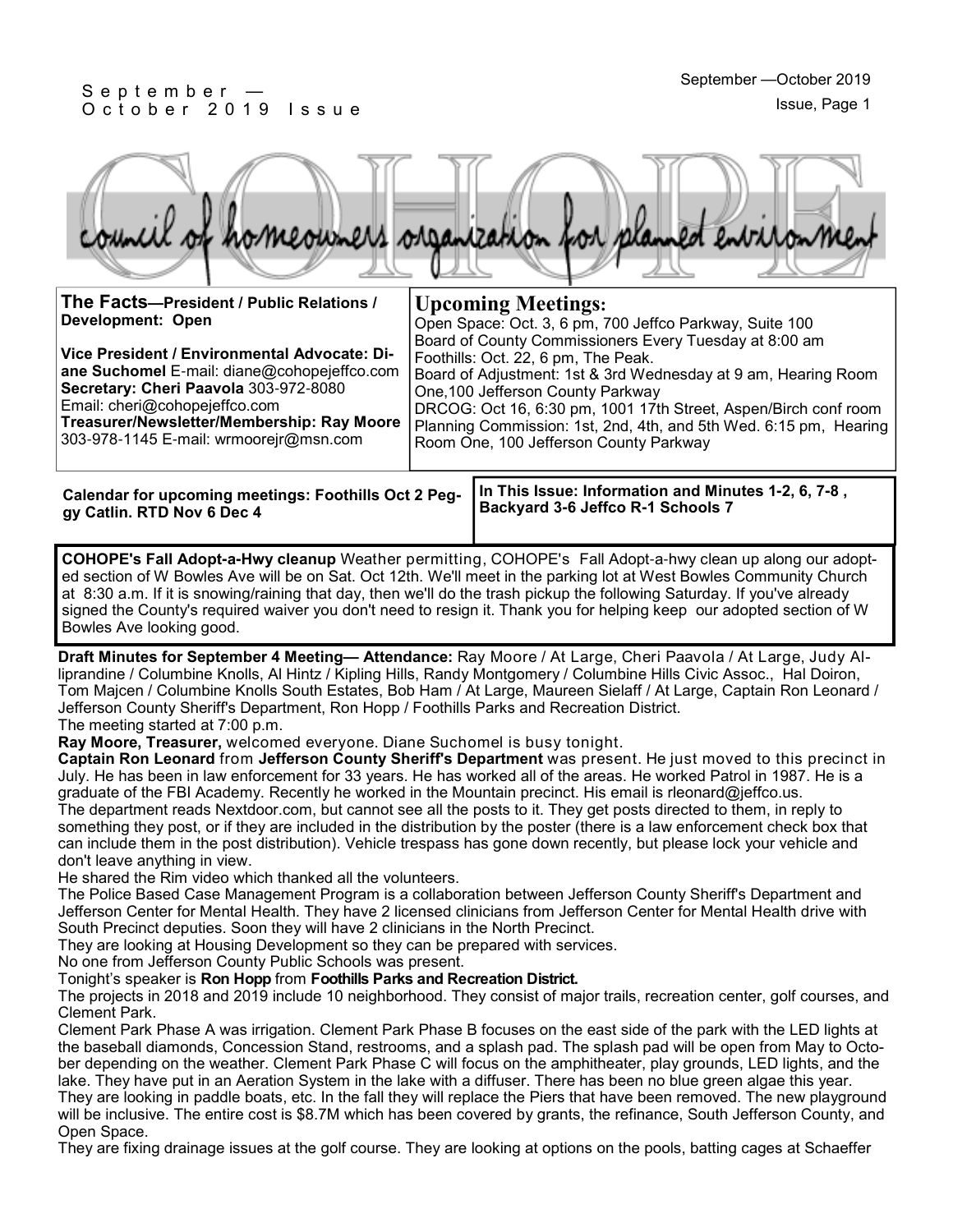Athletic Center, and an Edge Performance Center.

They have 5 year plan for the parks and trail system. They are meeting with neighborhoods for feedback and comments. These parks are done: Wingate South, Blue Heron and Lilley Gulch. They are working on Governor Grant Park, Christensen Meadows, and Dewy Habermann. The 2019 they will work on Chaucer, Trapper's Glen, Valley View, Dakota Station, Lilley Gulch Tennis courts, and Columbine Trail. In 2020 they will work on Alper's Farm, Woodmar Square, Stoney Creek, etc.

The General Obligation Bond was approved in 2000. It will expire in 2020. It was refinanced in 2010 to save on mil rate which raised \$22M. They are investigating asking for an extension for another 20 years. This will raise \$28.5M. If they get this, they are looking at a potential expansion projects. At the Ridge Recreation Center perhaps Cardio Vascular weights, stretching exercises, and before and after school activities. At Lilley Gulch perhaps expansion on the north and a separate area for kids (away from adult activities) and perhaps repurposing the aging pool. At Fehringer Ranch maybe build a Field House, soccer, baseball, tennis court, basketball, batting cages, gymnasium and multi-purpose centers for things like a senior center. At The Peak - expansion and community center. At Clement Park - more tennis courts, pickle courts, and basketball court. At Dutch Creek Trail - connect it to existing trails. This is a great opportunity for grants. At Columbine West Pool - perhaps upgrade it. At Easton a baseball field. At Meadows Golf - expansion. This is a revenue generator. Foothills Golf Course Clubhouse - rebuild to rehab. At 6th Ave West clubhouse and playground - looking at. All of these items were recommended by staff. They are looking at a ballot issue in May 2020 or November 2020. With the expansions won't this cut into the parking lots where they are already issues? The programs would encourage the use of Uber or Lyft.

Ron would like to come back and talk to us again when they are ready to go on the ballot issue.

Reports from Officers

We do not have a President.

Roll Call was taken. We had 9 members present and had a quorum.

Ray Moore, Treasurer, said that we have \$2,058.81.

Cheri Paavola, Secretary, was present. The Minutes for June and Aug. were approved.

Diane Suchomel, Vice President, was not present.

The following are Community Meetings.

CMT 19-117908 is for 9150 W. Cross Dr. This is at Southwest Plaza for 280 apartments with parking. It will replace the Sports Bar. It will be a 5 story building. Half are 1 bedroom and the rest are 2 bedrooms. The residents are over 55.

CMT 19-119197 is for Arcadia Creek. It is for residents that are over 55. They want to rezone from R1. It is for 23 single family homes. The meeting is tonight.

CMT 19-119394 is for 9700 Old Coal Mine Rd. This is near Fun City. The want to rezone to allow 128 residential units. The meeting is tonight.

The following is a License Agreement.

19-119678 is for 6968 S. Yukon Ct. in Columbine West. It is for a cell tower.

The following are Pre-applications.

PA 19-118201 is for 5900 W. Bowles Ave. It is to combine parcels for a retirement property. It does not conform with the Master Plan.

PA 19-119562 is for 9962 W. Victoria Place. It is to add 100 condo units to the existing community,

The following is a SDP.

SDP 19-118804 is for Kiddie Academy Day Care Center. It is at the old Safeway location.

On Oct. 8 there is a DORA meeting. It is from 9:00 - 11:00 a.m. at the Colorado State Capital Building. It is a stakeholder meeting with HOAs.

It may be time to ask RTD to speak to us again.

Old Business

The position of President for COHOPE is still open.

New Business

It was moved and passed that Ray reserve space at Lilley Gulch for our Nov. meeting.

Will we have a Dec. meeting? Let's wait and see.

The round about at Simms and Quincy is down to a single lane. It backs up traffic. The issue is being worked by Denver Water. *(see page 6)*

| 2058.81                |
|------------------------|
| 0.00                   |
| 44.95                  |
|                        |
|                        |
| 2013.86                |
| W. R. Moore, Treasurer |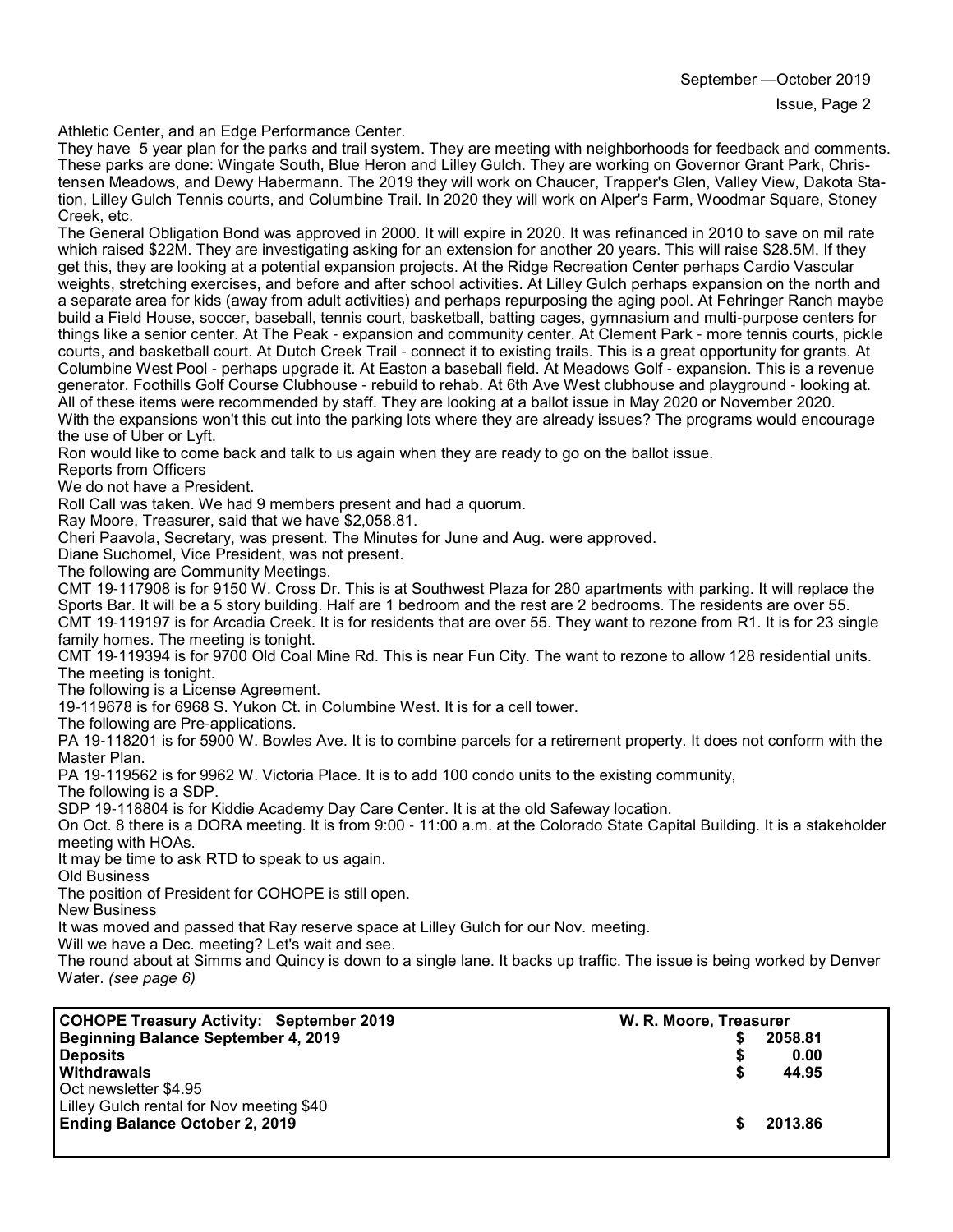# **THE BACKYARD**

## Columbine Hills News

**President's Corner** — In just a couple of weeks is our Dumpster Day. At 0800 on October 5th we will have two compactor trucks stationed at the CHE parking lot. Come in on the east side and get into the line. If you've paid your CHCA dues you can bring in one pickup load for free. I don't usually share this, but these trucks cost us \$850 each. That's \$1700 for just one event. As always the event will end when the trucks can no longer hold any more material. Please note these important things from Waste Connections: Accepted Items: Please bag or bundle all materials; Do not pack bags or bundles more than forty (40) pounds; Please cut all long pieces of material to lengths no longer than four (4) feet; Make sure items are from the below list of accepted items.

Type of Materials Accepted: Landscape/Yard Materials- Limbs, yard clippings, leaves, Wood, etc.; Construction Materials Wood, drywall, windows, decking, flooring; Small appliances, metal flashing, metal furniture, household metals; Household Waste Household trash, furniture, linens, clothes, toys, bikes, play equipment (broken down into 4' pieces). Type of Material Not Accepted: Landscape/Yard Materials-Concrete, brick, block, dirt, asphalt, rail road ties, large stumps, fertilizers, chemicals, rocks;

Construction Materials-Concrete, paints/ stains, Chemicals; Metal Materials - Refrigerators, freezers, A/C units, any appliances with freon, lawn mowers; TV's, Household Waste- Hazardous or bio-hazardous waste, needles, syringes, hot tubs; Automotive-Tires, car/truck batteries, vehicle fluids, motor oil plastic bottles, windshield glass.

If you need help with a clean-up project, feel free to use the neighbor helping neighbor forms found in each newsletter. We have a group of good folks who live in Columbine Hills who are willing to come to your home and assist you with clean up. PLEASE take advantage of their generosity.

I hope you have a great fall – and for those of us who have been in this state for a long time and whose blood runs orange and blue . . . GO BRONCOS. As always, be the kind of neighbor you wish you had. —*Randy Montgomery, CHCA president rnmontgomery@att.net*

**CHCA Meeting: July 30th** Meeting called to order by President at 7:10 p.m.

Officers present: Randy, Don, Jodi, Galen Board members present: Michaelle, Kelly, Ralph, Steve

Community members present: David (Galen's Husband

CHCA by-laws require a majority of board members [5 of 9]

Treasurer's report presented by Galen Seconded by Randy. CHCA by-laws require a written report.

**Old business:** Website status – CHCA website is complete. When PayPal account is linked website will be published. Membership status – Jodi P. volunteering as Secretary

Discussion of CHCA community picnic, 2nd dumpster day, Yard of the Month and hayride events

**New business:** Election of new officers: Randy Montgomery – President, Don Hochhalter – VP, Galen Wiese – Treasurer, Jodi Pickernell – Secretary/Newsletter

Dumpster Day – Our 2nd Dumpster Day will be on October 5th at 8am until trucks are full in the parking lot at 6005 W Canyon Ave, Littleton, CO 80128

December Hayride - Hayride will be scheduled for December 8th from 5 p.m. - 7 p.m. Meeting adjourned at 8:15 p.m.

**Columbine Knolls Voice** 

*From* **July 9 2019 Board Minutes** Board Members in Attendance: Hale, Baden-Gilette, Wambsganss, Buresh, Harris Meeting was called to order at 7:13 p.m. by President Matt Hale.

Open Comments- Update on Lee and Kay

Membership – Lynn Weitzel – There are 332 members to date, with 5 new members being added in June and two new members added in July.

Safety and Beautification Weeds have been removed from entrances. A suggestion was made to trim the bushes covering three (of four) entrance signs into the neighborhood.

Covenant and Architectural Control - Two PIPSA forms have been approved. Three violation letters have been sent with no response.

Special Events: July 4th was well attended with the Fire Department showing up and a fly over! Megan Kemp again sponsored the face painting.

HOA Pool Party is July 31st. Jeannie Kerns, Party Planner. We need help serving.

September 7th is clean-up day.

October 18th is the Halloween Party

Treasurer's Report Dues income is up. Newsletter printing and postage costs have increased significantly (\$1,000). Directory costs are over budget by \$230 this year.

Treasurer Jean would like to have those who submit bills sign off on the bill confirming the accuracy of the amount and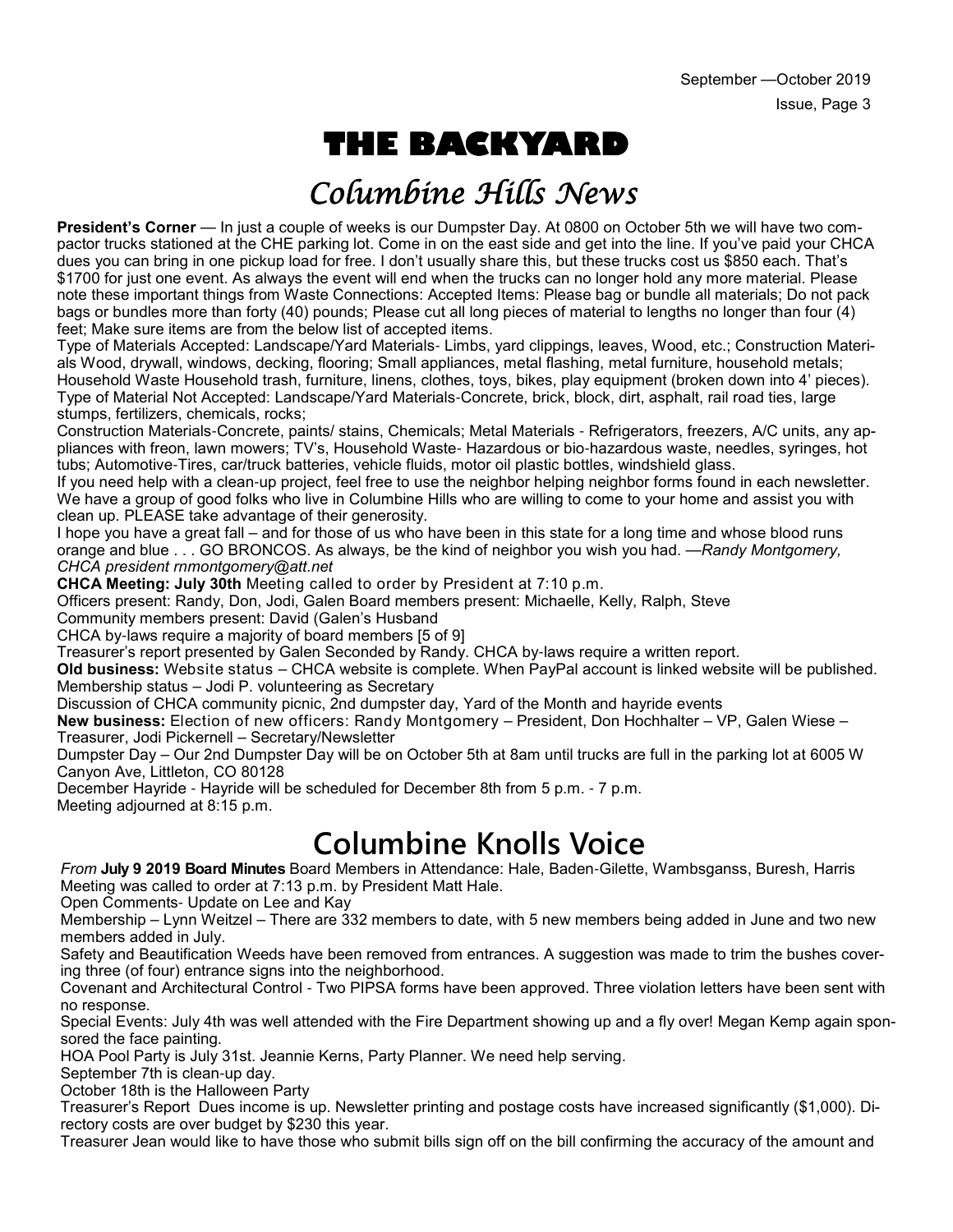service(s) performed.

Treasurer Jean would like to have due dates on items that have been discussed with a September target date. Those items would be used to create the 2020 budget.

Storage Unit cost was discussed. Robin Harris will look in to this.

New Business— Steve Hantelman is creating our new website. This project is 80% complete. All documents will be moved over and it should be turned on by mid-July. He is using Blue Host which is cost effective and compatible with all mobile devices. Thank you Steve!

There is one open board seat.

With no further business or comment(s) the meeting was adjourned at 7:38 p.m.—*Submitted July 9, 2019 by Anita Twisselman, Columbine Knolls Homeowners Member*

# **Columbine Knolls South II Review**

*From* **President's Corner—**The Movie in the Park with the Band Three Way Split was postponed until Saturday September 7th. The weather forecast forced our hand to postpone this event because of the electronics for the band and their equipment as well as the equipment of the movie company. The many volunteers were all prepared and ready. It is greatly appreciated that they are flexible and ready to go for the new date. Oh well the show will go on as they say so get ready for this event starting at 5:30 p.m. to 9:30 p.m. We do hope that the weather will cooperate and all who attend will have a great time.

Now that we are putting on three (3) major events each year, along with the welcome committee greeting new homeowners, and the landscape committee busy maintaining the entrance at Yukon Way and Chatfield it is time to ask the question. Do you belong to the CKSII HOA? If not, why not? Our whole community is benefiting from these activities by partaking in them and the beautification of the neighborhood. I know not all who partake are members of the HOA and that is fine. We hope you all have a great time.

The Board would like to ask those who are not HOA members to please consider joining to help support these events and other improvements in our neighborhood. It is easy to do. Just fill out the membership form on page 2 of the newsletter and send it in with your payment of dues. If you would like to participate in the HOA sponsored trash pickup program, that is easy to do also. Just mark the form, send in your check, and we will do the rest. To all those that have supported the HOA over the years we thank you very much! You are the reason that the Association has been able to make the improvements and sponsor events that benefit everyone who lives in the CKSII community.— *Bob Haberkorn, President CKSII HOA*

### Columbine West Civic Association Newsletter

*From* **A Moment With The Board** The August 13th meeting was held at the Dutch Creek Pool Pavilion as we were fighting the changing weather minute by minute. Quickly the Officers gave us updates on all the programs that were offered this Spring /Summer. The Annual Budget has covered all expenses with funds left over, which the Officers are looking to put towards possible events in 2020. The Dumpster Day survey results were tallied showing there were 90 surveys completed. Of those answered, 29 were first time attendees at the event. Most everyone (85) mentioned they had heard about the event through the newsletter and preferred the event in July. The question concerning an increase in fee was answered in favor of the increase, members would still be FREE but those participating on event day could pay \$50. The last question asked about a potential Movie Night in the Park in 2020 and residents liked the idea. Once the budget for 2020 has been set there will be more information in the newsletter on upcoming events and programs. Currently there are (3) Board positions vacant and it is crucial to have residents involved in the association process and procedures.

Due to the recent increase in criminal activity around the neighborhood we are scheduling a Jeffco Sheriff to stop by an upcoming meeting so they can share information. Check the newsletter for an upcoming date. Our Newsletter Delivery Coordinator would like to wish one of our dedicated volunteers, Bev Edson, a speedy and full recovery from surgery on Aug 21st. Thank you Bev for all your volunteer efforts. This month we would like to encourage anyone interested in volunteering to join us.

If you have questions or any suggestion of ideas feel free to email CWCAtalk@gmail.com. Look forward to hearing from the community. Residents are encouraged to attend any monthly meeting.

## The Leawood Rapporter

*From* **Leawood Civic Association Minutes of August 6, 2019**— Meeting commenced at 7:05 pm.

**Board Members Present:** Paul O'Connor, Chip Langowski, Mike Karbach, Laurie Selander, Nancy Bock, Gina Severino, Rhonda Eveleth

**Treasurer's Report:** Mike presented the report. It had one error and it will be corrected for the Rapporter. Look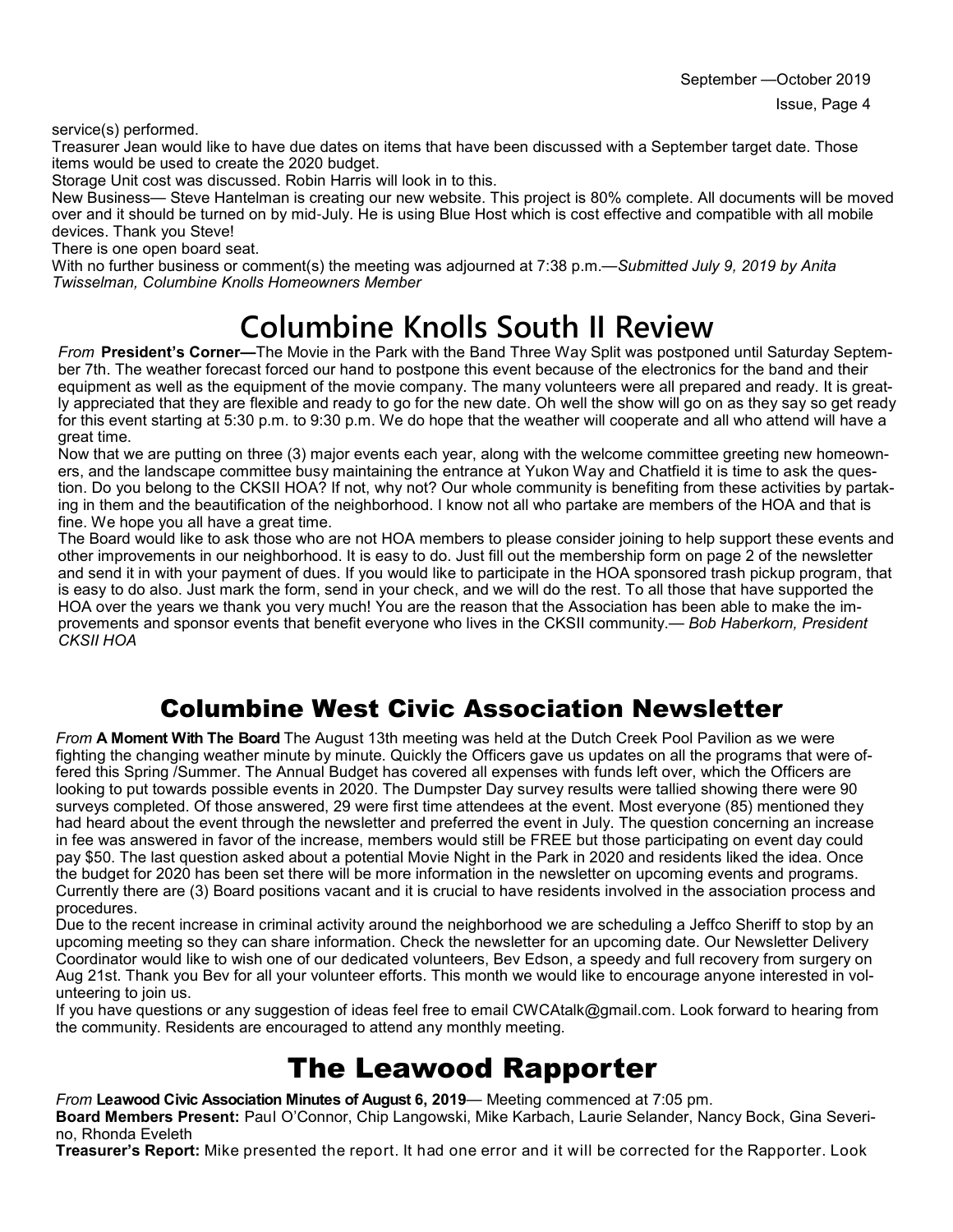Issue, Page 5

for it in this issue. It was approved. Currently the total is \$6,197.45. Bills were submitted to Mike and checks were issued at the meeting.

Follow-up from last meeting: The Rapporter will be delivered to all households and the board will ask the Leawood Park Board to give us additional funds to cover their percentage of the increase given to us by Colorado Lasertype. Laurie contacted Jeffco Road and Bridge to get the water turned on at the Leawood entrance on Bowles and it was turned on at the end of July. Chip said that we cannot accept payment for the picnic on line as of this date. The board will accept payment at the park for the picnic from attendees who did not RSVP. Our new webmaster, Mark Brown, will be contacted by Chip to get him on board.

**Upcoming Events:** The main topic for this meeting was the parade and picnic on August 24th. The parade starts at Leawood Elementary at 11:30. Rhonda will be there at the parade start. Debby Baker has arranged for a firetruck to be in the lead of the parade. Laurie has arranged for a Jefferson County Deputy Sheriff to be there as well. We will also have an antique car from a Leawood resident. The parade route was printed in the August Rapporter. The picnic begins at noon. At the picnic there will be a bouncy castle, and sno-cone machine arranged by Debby. Decorations will be purchased and put up by Nancy and Rhonda. Face painting, tattoos, and water balloons will be at the picnic arranged by Nancy and Rhonda. Gift coupons will be handed out; arranged by Rhonda. Paul will get raffle prizes. Laurie will bring wristbands for all attendees which will have numbers on them for the raffle. Paul will provide the PA system for the picnic. Nancy will preside over the selling of baked goods to fund the scholarship program. All meat and sides will be provided by Rooster BBQ, (owners and Leawood residents: Stephanie and Kevin Henderson.) They will provide all food, plates and plastic ware at a reduced cost to the Civic Association. Thank you. Paul is the contact for this service. Beer and ice will be purchased by Chip. The Leawood Park Board will flag sprinklers in the grass prior to the picnic.

**Future topics:** Laurie will purchase banners for the sandwich boards for board meetings and holiday decorating contest winners' addresses. Laurie will ask the park board about a new padlock for the pavilion storage room. Meeting adjourned at 8:00 p.m..

*From* **Leawood Metropolitan Recreation and Park District Minutes August 14, 2019** The Board meeting was called to order at 5:30 p.m. at Raccoon Park, by President Kyle Sargent. Members present were: Donna Snyder/Treasurer, Linda Smith/Vice President, Debby Baker/Secretary and Dave Padilla/Parks Manager.

**Walk Raccoon Park** – Two residents, Dee Pecha and Tom Bryant, joined the special meeting. The board walked through Raccoon Park, identifying maintenance issues and potential projects. Among those discussed were: The xeriscape will sustain damage due to sewer line replacement; replace the cracked concrete near the main entrance; remove the tall grass at the SE end of xeriscape; Urban Drainage needs to be notified of dead and broken trees that need to be removed; some sections of the aggregate path are cracked and need to be replaced. Also, some of the wood between the aggregate needs to be repaired or replaced; beavers are causing damage to young trees; trimming of branches will need to be done.

The board adjourned the special meeting at 7:00 p.m. The regular meeting moved to the Weaver park pavilion and was opened at 7:13 p.m.

**Public Comment/Correspondence** – Resident Dee Pecha expressed concern about the weed spraying in Weaver Park. She suggested allowing the vegetation to grow and then mow. If spraying must continue, requested that park users be made aware in some manner. The board discussed the issues faced with different opinions on how best to manage the native grasses, including some that want it kept short and manicured and others that want it left natural and that weed spraying has not always been needed but has been applied the last few seasons due to weed growth. The board did agree that some changes could be made to how spray is applied, as well as identifying some timely way to alert residents about the spraying. Tom Bryant expressed concern about dead limbs in some of the trees and tree limbs that hang over the sidewalk and path in Raccoon park. Kyle noted that it is about time for the safety pruning of trees in Raccoon Hollar Park.

**Treasurer's Report** - Donna presented the Treasurer's report. The majority of 2018 property tax revenue has been received. Invoices for the month include Denver Water, Weston, United Site Services, Rich Alarcon, Waste Management, Xcel, doggie bag vendor, DBC Irrigation, Dave's invoice and reimbursement to petty cash. Linda moved the Treasurer's report be received and bills paid, Debby seconded, and the motion passed unanimously.

**Parks Manager Report** – Because of the heat, more time was added to the irrigation clocks in Weaver and Leawood parks. Irrigation tests are done in all parks to ensure that sprayers are working and are not damaged in the maintenance process. The Russian Olive trees in Weaver park were trimmed as well as the bushes in Weaver and Leawood parks. The tic tack toe was damaged in Leawood park. It has been taped up while a determination is made whether it can be repaired or needs to be replaced. Weeding was done in Weaver and Raccoon Parks. Weed spray was applied in all parks. Doggie bags were checked and replenished as needed.

**New Business** – Front Range Christian School has requested a lease for the use of the Weaver Park soccer field for soccer and football practices. The cost to distribute the monthly Leawood Rapporter is going up therefore Kyle told the Leawood Civic Association representative that the board would be willing to discuss contributing a greater amount to offset the costs.

**Old Business –** Open Board Position – As of yet, no one has expressed interest so the search will continue for a person to fill the open board position that will expire in 2022. Interested residents should call Kyle Sargent (303) 520-6617 or any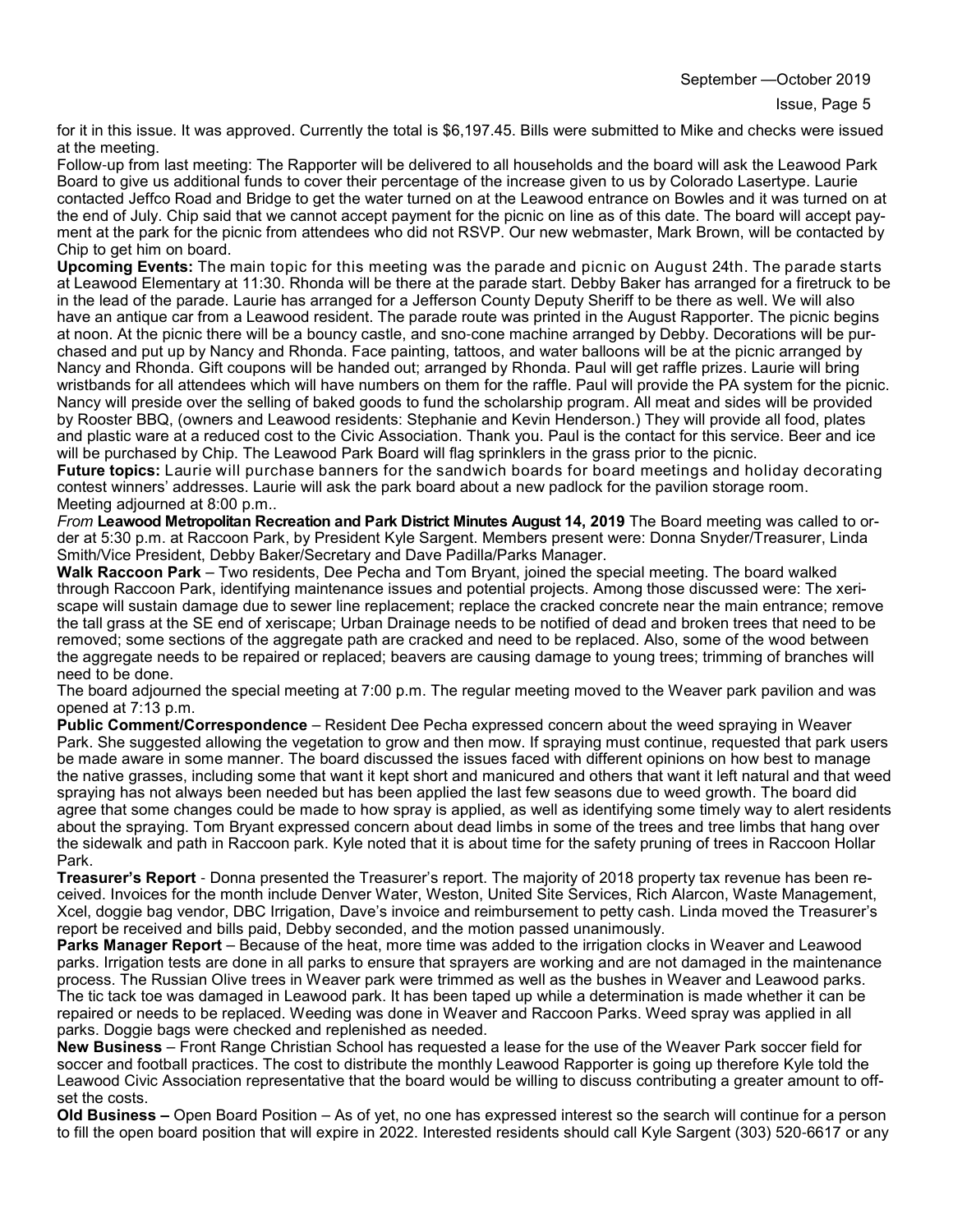September —October 2019

board member. Board members must be a resident property owner in the District. Linda mentioned possibly using other methods to recruit members, including through online message boards.

Weaver Park play area redesign –The Circuit Rider of Colorado proposal was reviewed and discussed. We are also researching other options. There will be further discussion at the next meeting.

District Storage – The district is required to keep many records. The saved records from the decades of the district's existence requires a larger storage space. Storage possibilities are being researched, including paying for a local storage unit.

Land Survey for Kendall Park – The proposal from Aztec Consultants for the boundary survey for Kendall park was approved. The survey is scheduled for Aug. 28, 2019.

Adjournment: The meeting was adjourned at 9:15 p.m...—*Deborah Baker, Acting Secretary*

Posting location: District Board's agendas are posted by the Clerk to the Jefferson County Board of Commissioners board.

#### Woodbourne

*From* **Notes From the Board** Labor Day has come and gone, school is back in session, and fall is around the corner. Traditionally, the pool closes on Labor Day. However, this year the Board, with support from Perfect Pools, has voted to extend the pool season until the end of the month. Barring inclement weather, the pool will now close on September 29, 2019. The extension was brought about in recognition of the challenges faced while the boiler was being replaced.

By the time you read this, the main pool boiler and the main water heater have been replaced. By the middle of this month, the Board expects the clubhouse chimney to be repaired, the insulation around it to be replaced, and the damaged drywall inside the machine room to be repaired. Please remember that the clubhouse reservation rules and the Perfect Pools contract rules still apply if you have a clubhouse reservation in September where use of the pool will be requested. It is the responsibility of the homeowner to contact both MSI and Perfect Pools under these circumstances. We recently learned that our current community manager from MSI, Emily Baker, has moved on. We will be getting a new community manager with MSI in the near future. In the meantime all inquiries should be directed to Litha Spies at lspies@msihoa.com. Ms. Spies was our community manager in the past and is very familiar with our community. Please contact Litha Spies with Management Specialists at 720-974-4224 with any questions.—*James Meyer, President*

### Williamsburg II

*From* **Minutes from Last HOA Meeting** Meeting called to order at 7:05pm by Kathy Morelli.

Board members present: Wendi Milinkov, Jim and Lori Reindel, Kathy Morelli, Melissa Becker, Brian Bennett. Absent: Mark Hickman and Laura Blakey.

Guests: Shelli and Alan Ray, Stephanie Sjursen, Joanie Bock.

**Treasurer's Report:** Mark submitted a budget proposal for 2019. However, because he and Laura were not present we tabled discussion until next month.

**Architectural Control:** Jim brought an updated shed request which included a permit from the county. We voted to approve it.

**Covenant Control:** Several covenant letters were sent out about weeds and dead trees. Also of concern are the many trailers, RVs and boats still being stored on the streets and in driveways. It was mentioned that realtors are noticing that we have a trailer problem and it effects our property values.

**Media reports:** Wendi will rerun an article about trailers, boats and RVs.

**Old Business:** A stain was chosen for the front entrance fence. Mulch will be delivered on Aug. 24th. Bee update: Joanie gave us an update on the bee pledges. Several have pledged, but so many more are out there who maybe don't know about the Save the Bees campaign. She will have a sign up at the August 10th End of Summer Bash. She will also have an article in the newsletter. She passed out decals that she has made for those who pledge. Also the clean-up day that was organized by Joanie with the support of the board was lightly attended. We will keep trying to get our neighbors to help keep our community free of trash and weeds at future clean-up days.

**Events:** End of summer bash Aug. 10th 11 a.m. to 2 p.m. There will be a food truck called Mile High City Sliders. We will have a face painter for the kids, lawn games and a bounce house provided by 5280 Jumpers. There will be an article in the newsletter with all the details.

Block Party will be Sept. 7th. Adults only. Bring your own beer or wine and chairs. Hay ride Dec. 7th

Jefferson County is working on a Study to determine how many people work from home. It may be 12-13%. **Announcements** 

The Sears at Southwest Plaza will close on Nov. 10.

We adjourned at 8:09 p.m.—*Cheri Paavola, Secretary*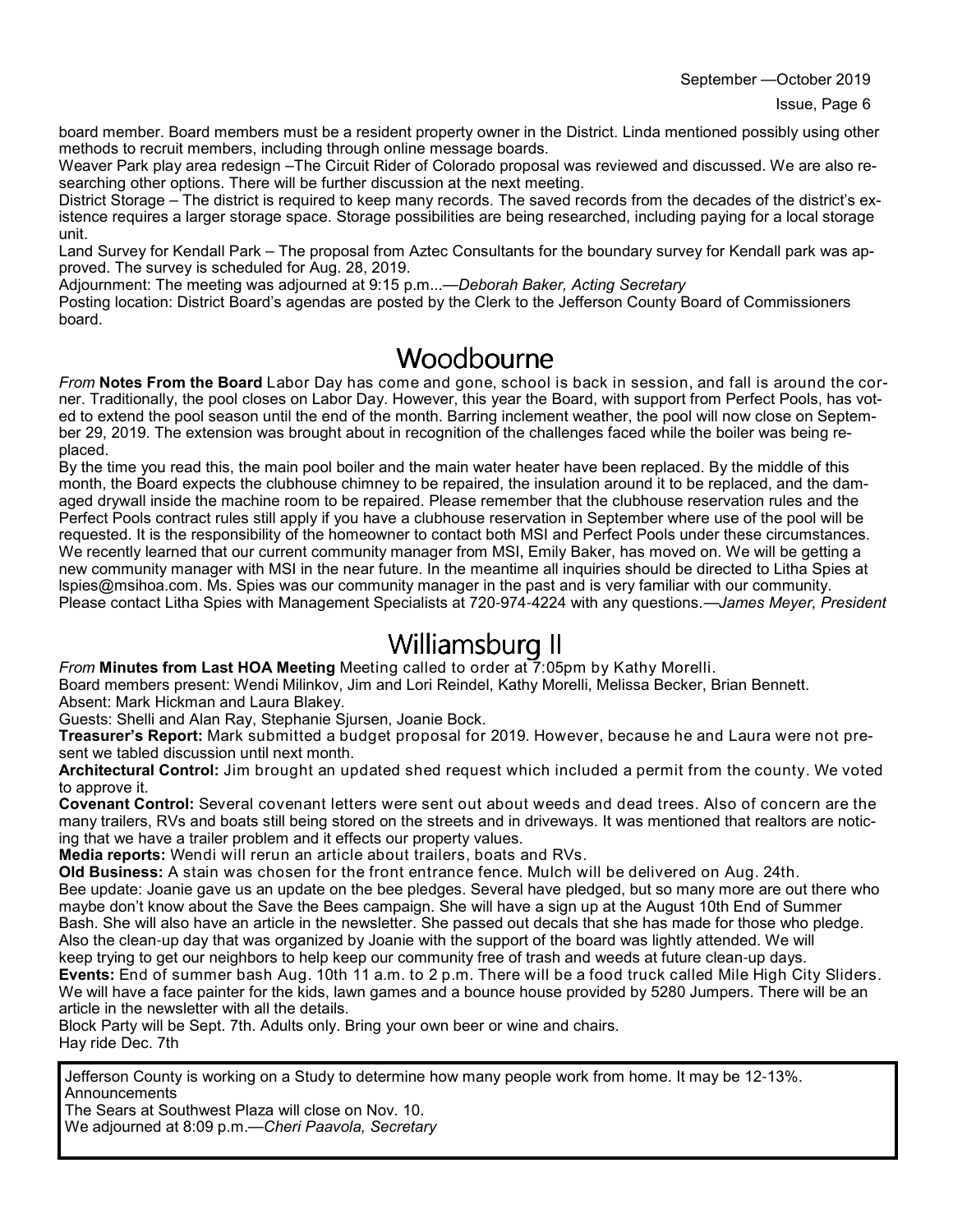#### **Superintendent's Corner** - Dear Jeffco Families & Community,

Since the release of our district vision document, Jeffco Generations, in the fall of 2017 we have worked to reimagine what school could be and to consider experiences for students that are more aligned to the kind of complex work students have to do when they leave our schools.

In Jeffco, we are intent on providing rich and authentic learning experiences for all students built on the foundation of "student task" - or what teachers create for students to do in the classroom. We want our students to have the opportunity to develop skills and abilities such as collaboration, adaptation to changing conditions, communications, creative problem solving, and civic and global engagement. We have provided tools and supports for our teachers and staff to develop student tasks with these objectives as a priority.

Forces such as automation, globalization, and easy access to data and information have brought dramatic changes to our world and these changes are only accelerating. Business leaders and common sense tell us that the experiences our students have in school must change if we want our students to be fully prepared for their future.

Still, factual information and deep content knowledge remains as important as ever. Students have a lot to learn about the world and need a foundation of basic tools to navigate their futures successfully.

State assessments in Colorado rely heavily on whether or not students know and can use content knowledge. The Colorado Measures of Academic Success (CMAS) tests are aligned with grade-level academic standards, establishing expectations for students at different levels.

In Jeffco, we believe students need it all - both an experience-based education where they learn and practice important skills for their future AND a strong base of factual content knowledge.

Toward that end, we are introducing an expanded level of instructional supports and resources for our schools that we call the Jeffco Learning Model. The model includes four parts: Plan (the design of authentic tasks and experiences and the alignment of those with state content standards), Teach (the delivery of those tasks as learning experiences for students), Assess (formative measures of how students are doing toward mastering both skills and content), and Reflect (intentional time and space for teachers and students to consider their strength and growth areas).

The Jeffco Learning Model (Plan, Teach, Assess, Reflect) may look different in implementation within individual buildings and that's by design. The Jeffco Learning Model represents good instruction and a quality improvement cycle that can be held up for any kind of school. It represents good professional practice when it comes to teaching and learning.

We believe that teaching and learning have to profoundly change (and continue to evolve) as the world we are preparing our children for continues to change. And, we believe all students should be able to work against a challenging set of academic expectations and be supported in reaching those standards. At its core, the Jeffco Learning Model was formulated and will continue to evolve with these objectives in mind.

Thank you for supporting our schools! Sincerely, Dr. Jason Glass Superintendent & Chief Learner

**Historic Site to be Converted into Affordable Senior Housing—**As the aging population in Jefferson County continues to grow, so does the need for diverse housing options for all income levels. Eiber Village is a historic Hospice of St. John site at 13th and Everett Court in Lakewood and is being re-developed into 49 apartments which will help support the great need for attainable housing for senior residents.

Jefferson County's Community Development provided \$750,000 in CDBG funds to help acquire the site, which assisted in leveraging the over \$17 million in remaining budget dollars.

Some of the great features of this community will be: Easy access to light rail transit for seniors, The historic preservation of an important community building, Sustainable features like solar powered energy and low-water landscaping. We commend and appreciate all the partners who have come together to support Eiber Village

**Jefferson County Head Start has openings for this school year**—Jefferson County Head Start would love your help spreading the word of openings in our program for this school year! If you are a family who could benefit from no-cost preschool, give us a call! It's not too late, and we enroll year-round as spots open.

We are a NO-COST preschool for children living in Jefferson County. Generally, we don't serve Lakewood, but we can if those families are experiencing homelessness in Lakewood or anywhere else (Lakewood families can call Lakewood Head Start at 303-987-2490)

We have Half-Day and Full-Day openings available

We have after-school care available (for a small cost, can be covered by CCAP if family qualifies)

We have 2 convenient locations in Arvada and Wheat Ridge

Potty training is NOT required

We are an income-based program and serve primarily families below the poverty level, but we have the ability to serve families of ALL income levels. We encourage all families to apply!

Automatic qualifications: TANF, Kinship/foster kiddos, families experiencing homelessness, and SSI recipients Priority is also given for families with current/past child welfare cases.

We also accept volunteers year-round, so if you know of any adults who are looking at making a positive influence in children's lives, encourage them to check us out!

If you or they have any questions about our program, we can be reached at 720-497-7900.